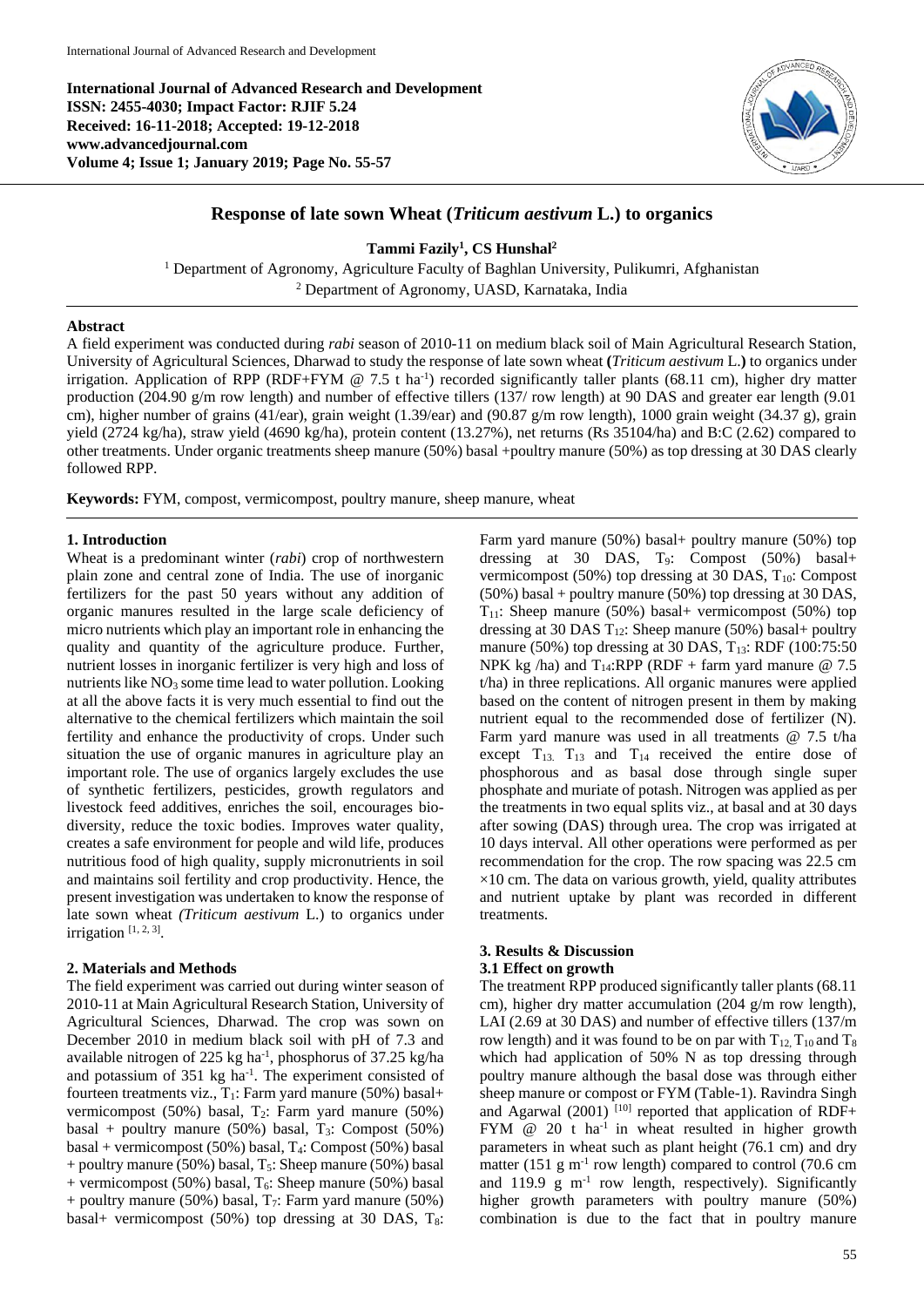mineralization is rapid and the rate of release of The significant increase in leaf area and leaf area index at 60 DAS with RPP, might be due to excess use of nitrogen as FYM, but in  $T_{12}$ ,  $T_{10}$  and  $T_8$  which had application of 50% N as top dressing through poultry manure might be due to the rapid mineralization and nutrient availability of poultry manure (Gopalreddy, 1997; Willrich *et al*., 1974 and Sims, 1987) [15, <sup>11]</sup>. Significantly higher number of effective tillers throughout the crop growth in RPP is reported by Patil and Bhilare (2000) [9] . Better availability of nutrients in both RDF and organic manure combinations might have better tillering of

wheat. And the significant increase with The treatments receiving poultry manure (50%) top dressing at 30 DAS, along with basal combination of sheep manure (50%), compost (50%) and FYM (50%) separately is in conformity with Singh *et al.* (2001) <sup>[12]</sup>. Application of 80 kg N ha<sup>-1</sup> through poultry manure or substituting 75 per cent N through poultry manure and 25 per cent N through urea to wheat recorded the highest number of effective tillers per meter row (63) and highest seed yield  $(15.37 \text{ q ha}^{-1})$  as compared to control (49.37 and 10.00  $q$  ha<sup>-1</sup>, respectively) and a similar result was reported by Gopalreddy (1997).

|  |  | Table 1: Effect of organic manures on growth parameters of wheat |  |
|--|--|------------------------------------------------------------------|--|
|--|--|------------------------------------------------------------------|--|

|                                                                      | <b>Plant height</b> | <b>Total dry matter</b>           |            | LAI at Number of effective |
|----------------------------------------------------------------------|---------------------|-----------------------------------|------------|----------------------------|
| <b>Treatment</b>                                                     |                     | at harvest production $(g/m)$ row | 60         | tillers/m row length       |
|                                                                      | (cm)                | length) at harvest                | <b>DAS</b> | at harvest                 |
| $T_1$ -FYM (50%) basal +VC (50%) basal                               | 61.24               | 169.14                            | 2.05       | 117                        |
| $T_2$ - FYM (50%) basal +PM (50%) basal                              | 61.73               | 173.67                            | 2.14       | 120                        |
| T <sub>3</sub> - Compost $(50\%)$ basal +VC $(50\%)$ basal           | 61.33               | 171.20                            | 2.06       | 118                        |
| $T_4$ - Compost (50%) basal +PM (50%) basal                          | 61.80               | 174.62                            | 2.09       | 120                        |
| T <sub>5</sub> - Sheep manure $(50\%)$ basal +VC $(50\%)$ basal      | 61.50               | 171.71                            | 2.07       | 118                        |
| $T_6$ - Sheep manure (50%) basal +PM (50%) basal                     | 61.87               | 175.19                            | 2.12       | 121                        |
| $T_7$ - FYM (50%) basal +VC (50%) top dressing at 30 DAS             | 58.03               | 155.36                            | 1.88       | 111                        |
| $T_8$ - FYM (50%) basal +PM (50%) top dressing at 30 DAS             | 64.36               | 186.85                            | 2.15       | 125                        |
| $T_9$ - Compost (50%) basal +VC (50%) top dressing at 30 DAS         | 56.73               | 155.01                            | 1.75       | 105                        |
| $T_{10}$ - Compost (50%) basal +PM (50%) top dressing at 30 DAS      | 64.73               | 189.64                            | 2.38       | 127                        |
| $T_{11}$ - Sheep manure (50%) basal +VC (50%) top dressing at 30 DAS | 57.17               | 155.01                            | 1.80       | 111                        |
| $T_{12}$ - Sheep manure (50%) basal +PM (50%) top dressing at 30 DAS | 64.77               | 191.72                            | 2.46       | 130                        |
| $T_{13}$ -RDF                                                        | 61.66               | 173.28                            | 2.12       | 119                        |
| $T_{14}$ -RPP (RDF+FYM)                                              | 68.11               | 204.90                            | 2.69       | 137                        |
| $S.Em+$                                                              | 1.42                | 4.09                              | 0.087      | 2.44                       |
| C.D. at $5\%$                                                        | 4.13                | 12                                | 0.25       |                            |

#### **3.2 Effect on yield**

The yield components namely, ear length (cm), number of grains per ear, grain weight per ear, grain weight per m-1 row length and 1000 grain weight were significantly higher with RPP, followed by the treatments receiving poultry manure (50%) top dressing at 30 DAS, along with basal combination of sheep manure (50%), compost (50%) and FYM (50%) separately (Table-2). These results are in akin with Ghosh *et*   $al.$  (2001)<sup>[5]</sup> in rice, Patil and Bhilare (2000)<sup>[9]</sup> and Billore *et al*. (2009) [3] in wheat. Better nutrient availability in both RDF and organic manure combination might have resulted in better tillering (Patil and Bhilare, 2000)<sup>[9]</sup> and also better translocation of food reserves from source to sink leading to better filling of the seed, thus, resulting in higher 1000 seed weight. Billore *et al.* (2009) <sup>[3]</sup> revealed that integrating poultry manure @25 t ha<sup>-1</sup> followed by farmyard manure @ 5 t ha-1 with recommended 50% RDF improved the yield of wheat following soybean.

The grain yield (90 g per  $m^{-1}$  length and 2724 kg ha<sup>-1</sup>) and straw yield (4690 kg ha<sup>-1</sup>) were significantly higher with RPP, followed by treatments receiving poultry manure (50%) top dressing at 30 DAS along with basal combination of sheep manure (50%), compost (50%) and FYM (50%) separately (T-2). The significantly higher grain and straw yield with RPP might be due to the higher nitrogen availability throughout the crop growth, which caused the higher yield, and this result is in conformity with Sharma and Vyas (2001) who reported that application of  $10$  t ha<sup>-1</sup> of FYM to wheat yielded 42.30 q ha<sup>-1</sup>, whereas, the untreated plot recorded the yield of 37.37 q ha<sup>-1</sup>. Similar result was reported by Negi et al. (1988)<sup>[8]</sup> in wheat. Abundant supply of nutrients through organics and inorganics might have the protoplasmatic

constituents and accelerated the process of cell elongation. This inturn might have increased the values of growth and yield contributing attributes which is reflected in grain and straw yield of wheat (Auti et al., 1999)<sup>[2]</sup>. Further, significantly higher grain and straw yield obtained from treatments receiving poultry manure (50%) top dressing at 30 DAS, along with basal combination of sheep manure (50%), compost (50%) and FYM (50%) separately, might be due the better nutrient availability and rapid release of nutrient from poultry manure. The reason also could be that the micronutrient content of poultry manure has increased the yield. Gopalreddy (1997) reported that poultry manure contains 2.00, 1.97 4.29 per cent nitrogen, phosphorus, potassium and 113.2, 71.0, 1400.6, 310.5 mg per kg of total Zn, Cu, Fe and Mn, respectively. Channabasanagowda *et al.* (2008) [4] reported that application of vermicompost@ 3.8 t ha<sup>-1</sup> +poultry manure  $@$  2.45 t ha<sup>-1</sup> recorded significantly higher seed yield of wheat (3043 kg ha<sup>-1</sup>) compared to other treatments.

The grain protein estimation revealed that there was significantly higher grain protein content (13.27 %) due to combined application of RDF and recommended package of practice, followed by treatments receiving poultry manure (50%) top dressing at 30 DAS, along with basal combination of sheep manure (50%), compost (50%) and FYM (50%) separately (Table-2). Increase in protein content of wheat through combined application of organic and inorganic, and combination of poultry manure (50%) top dressing at 30 DAS, along with basal combination of sheep manure (50%), compost (50%) and FYM (50%) separately, could be attributed to increased uptake of nitrogen due to the improvement in soil fertility and its consequent storage in